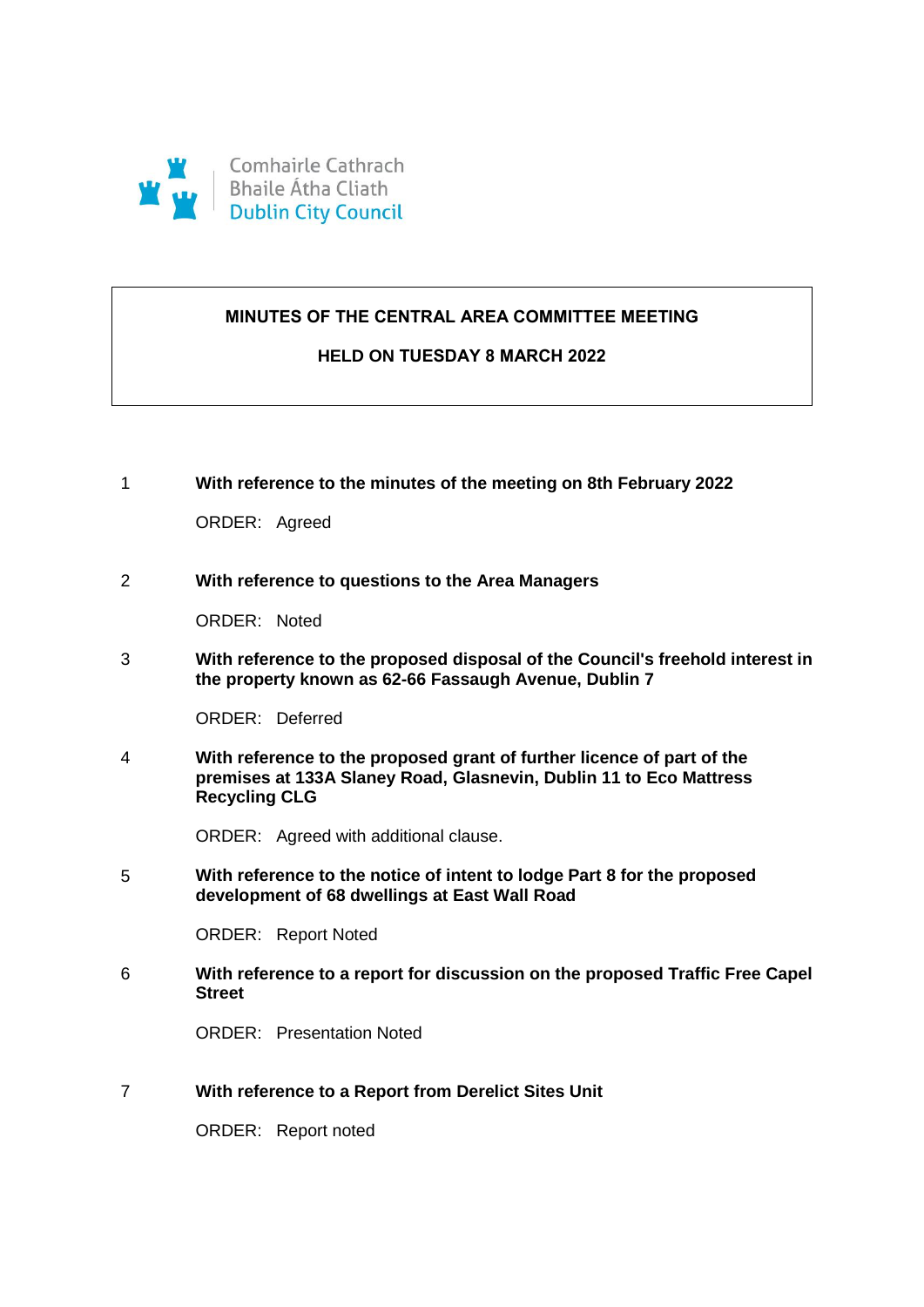- 8 **With reference to the Discretionary Fund 2022**  ORDER: Report noted.
- 9 **With reference to the Traffic Advisory Group minutes**  ORDER: Report noted.
- 10 **With reference to Public Domain**

ORDER: Report noted.

- 11 **With reference to the Cabra/Glasnevin Area Report**  ORDER: Report noted.
- 12 **With reference to Housing Matters in the Central Area**

ORDER: Report noted

- 13 **With reference to Community Development Matters in the Central Area** ORDER: Report noted
- 14 **With reference to Sports in the Central Area**

ORDER: Report noted

15 **With reference to the North East Inner City Initiative** 

ORDER: Report noted

16 With reference to Motions to the Area Managers

**The Following Emergency Motions to the Area Manager were tabled**

### **Emergency motion in the name of Councillor Seamas McGrattan**

That this Area Committee calls on Dublin City Council to suspend the introduction of permit parking on Daneswell Road and to re-engage with residents on the Road.

ORDER: Agreed

# **Emergency motion in the name of Councillor Nial Ring**

That this committee rejects any plan to close or downgrade the recycling centre at Shamrock Cottages, North Strand, and that this centre should not be included in any plans which would involve a reduction of the services available there, or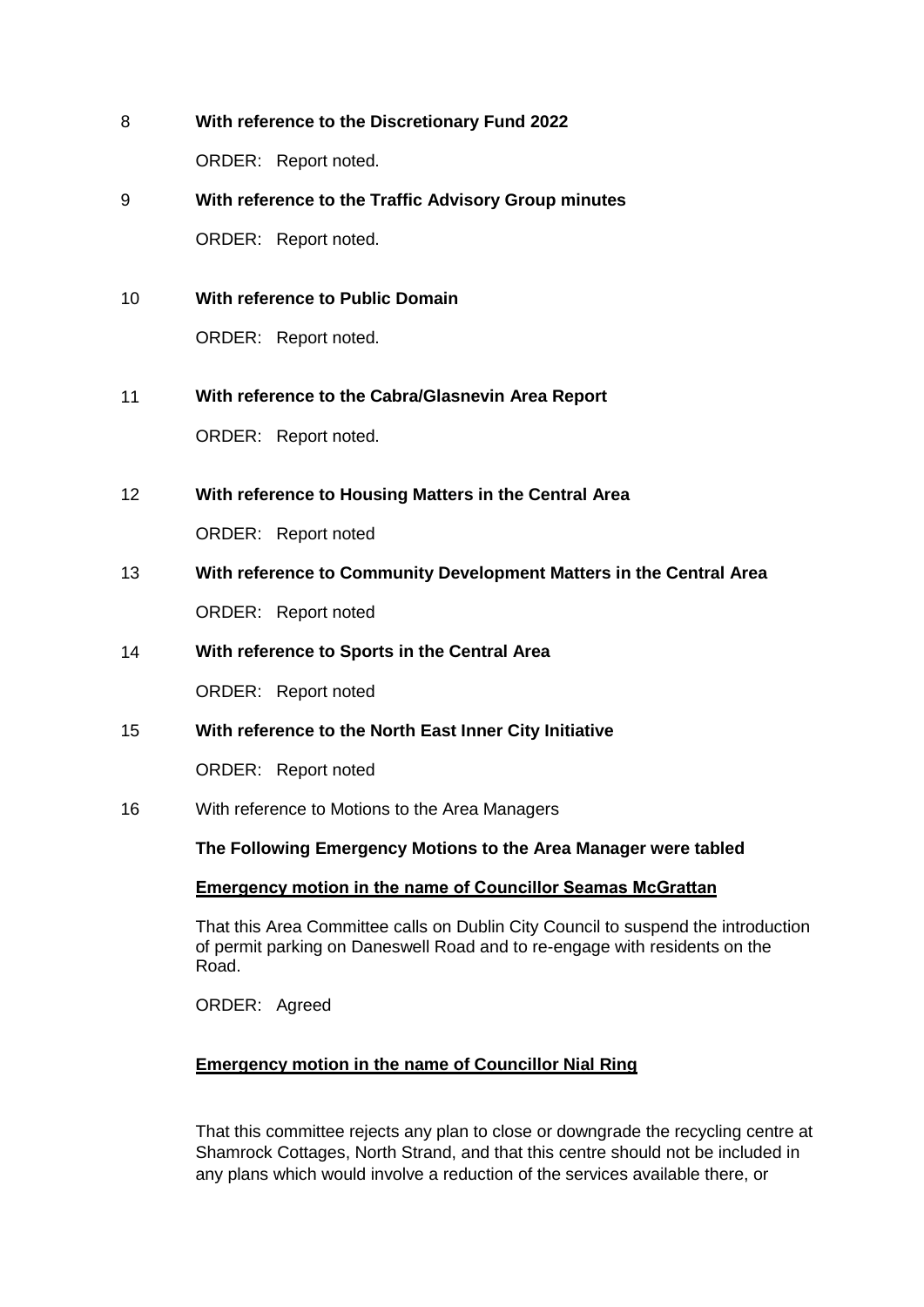indeed which could result in the entire facility being closed. This committee further requests the Area Manager to give an unequivocal statement that the centre will not only remain open but that a review thereof will be immediately undertaken with a view to enhancing the centre and the excellent recycling facilities it offers to the area.

Order: Agreed Report to Councillor

## **Item 1**

## **Motion in the names of Councillor Ray McAdam, Declan Meenagh, Christy Burke, Nial Ring, Janet Horner, Janice Boylan, Joe Costello, Colm O'Rourke, Cieran Perry, Eimer McCormack, Cat O'Driscoll, Darcy Lonergan, Seamas McGrattan**

That this Central Area Committee recognises the Motion passed in Dáil Eireann on the 19th November 2019 and as such reaffirms that a Personal Assistance Service that supports disabled people to live independent lives should be legislated for as a right.

ORDER: Agreed

**Item 2**

# **Motion in the name of Councillor Declan Meenagh**

That this Central Area Committee calls on the Area Manager to ask for a report on how the Council co-ordinates utilities digging up roads in the Central Area, how the Council regulates communication between contractors and residents and how the Council enforces cases where communication is poor. To use Leix Road as an example of a road where there have been 4 different sets of road works in the past 2 years and to see how this can be avoided.

ORDER: Agreed. Report to Councillor

**Item 3**

# **Motion in the name of Councillor Eimer McCormack**

That this Central Area Committee requests that the Parish Hall and Corpus Christi Church be added to the Register of Protected Structures immediately in order to adequately protect and preserve it for future use.

ORDER: Agreed

**Item 4**

# **Motion in the name of Councillors Nial Ring and Cieran Perry**

That this Area Committee welcomes the news that Dublin City Council officials met with Shelbourne Football Club Board members recently, at which a proposal was submitted by the club to purchase Tolka Park from Dublin City Council and redevelop it into a multi-sport stadium. Furthermore, this committee fully supports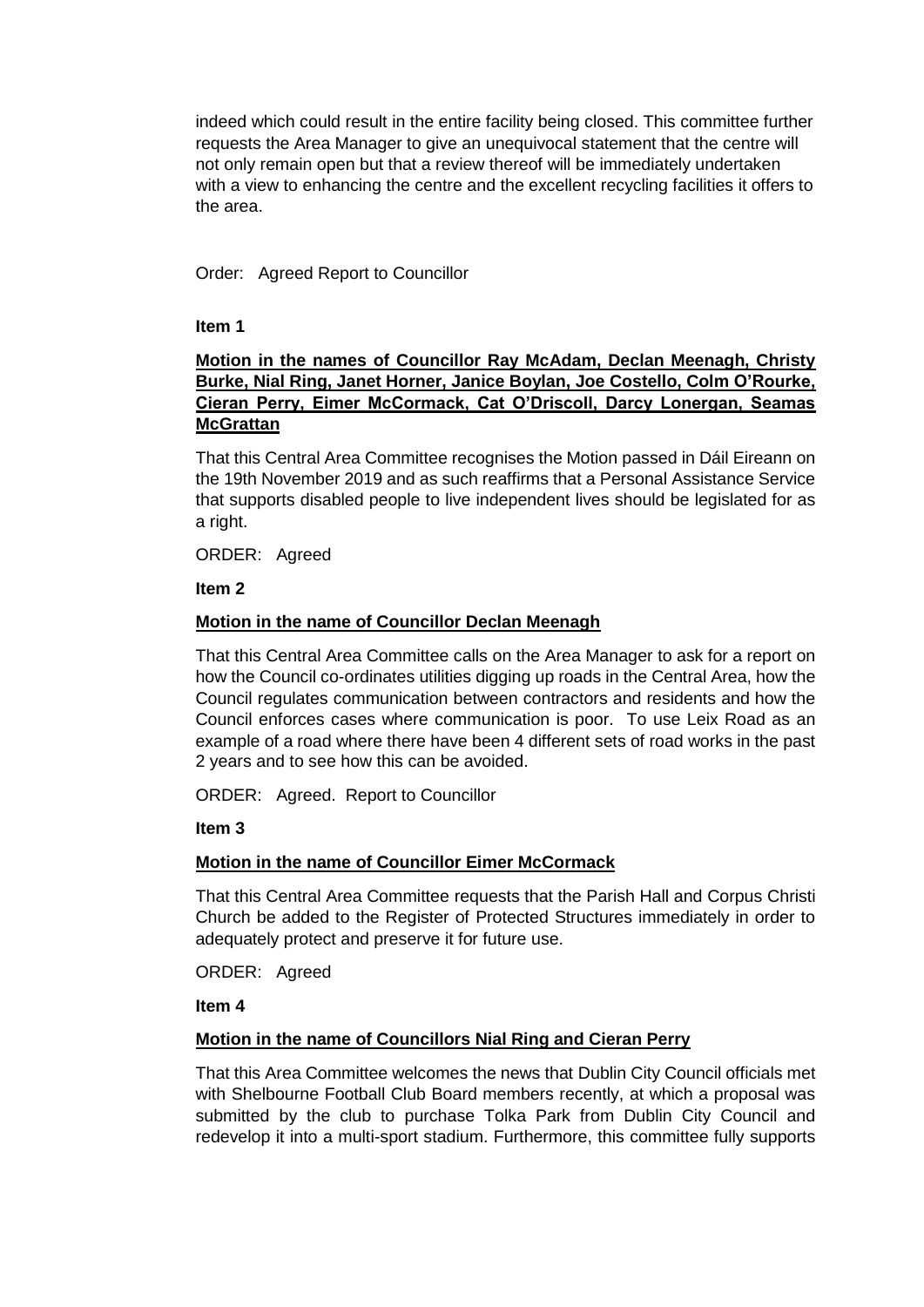the retention of Tolka Park as a sports stadium into the future and calls for the current zoning and use of the site to be protected.

In addition, this committee reiterates its support for the redevelopment of Dalymount and sees both projects as complementary in the provision of two state of the art sports stadia/facilities on the Northside of Dublin.

ORDER: Agreed

**Item 5**

#### **Motion in the name of Councillor Joe Costello**

That this Central Area Committee affirms that every worker deserves the dignity and respect that comes with the right to union membership and the right to collective bargaining and workplace representation; calls on the Irish Government to initiate an amendment to Article 40.6.1.(iii) of the Irish Constitution so as to guarantee the right of Trade Unions to represent and engage in collective bargaining to ensure that every worker has the fundamental Human Right to be represented in work by a trade union, and that employers be required to negotiate with their employee representatives.

ORDER: Agreed

**Item 6**

### **Motion in the name of Councillor Cieran Perry**

That this Central Area Committee requests the Traffic Advisory Group prioritises a review of the Cabra Cross junction on the Navan Road. My query to the *Transportation. Road Safety. Policy, Strategy and Innovation Section* revealed that there are no comprehensive statistics recorded for crashes at this junction, as neither the Garda nor the RSA record collisions where no deaths or injuries occur. There are regular reports of traffic accidents at this spot which appear not to be recorded anywhere.

ORDER: Not agreed.

## **Item 7**

## **Motion in the name of Councillor Colm O'Rourke**

That this Central Area Committee calls on Dublin City Council to expedite the procedure for Pelletstown (Rathborne and Royal Canal Park) to be 'Taken-in-Charge' as soon as possible, for the Council to take responsibility for the upkeep and development of the public domain and to ensure that the community gain the complete services and amenities that this area is currently not receiving. If this is not possible, this Central Area Committee calls for sections of Pelletstown that have finished construction to be 'Taken-in-Charge' by Dublin CityCouncil, and the remaining sections that are yet to be fully developed are subsequently 'Taken-in-Charge' when construction ends.

ORDER: Agenda item for next month's committee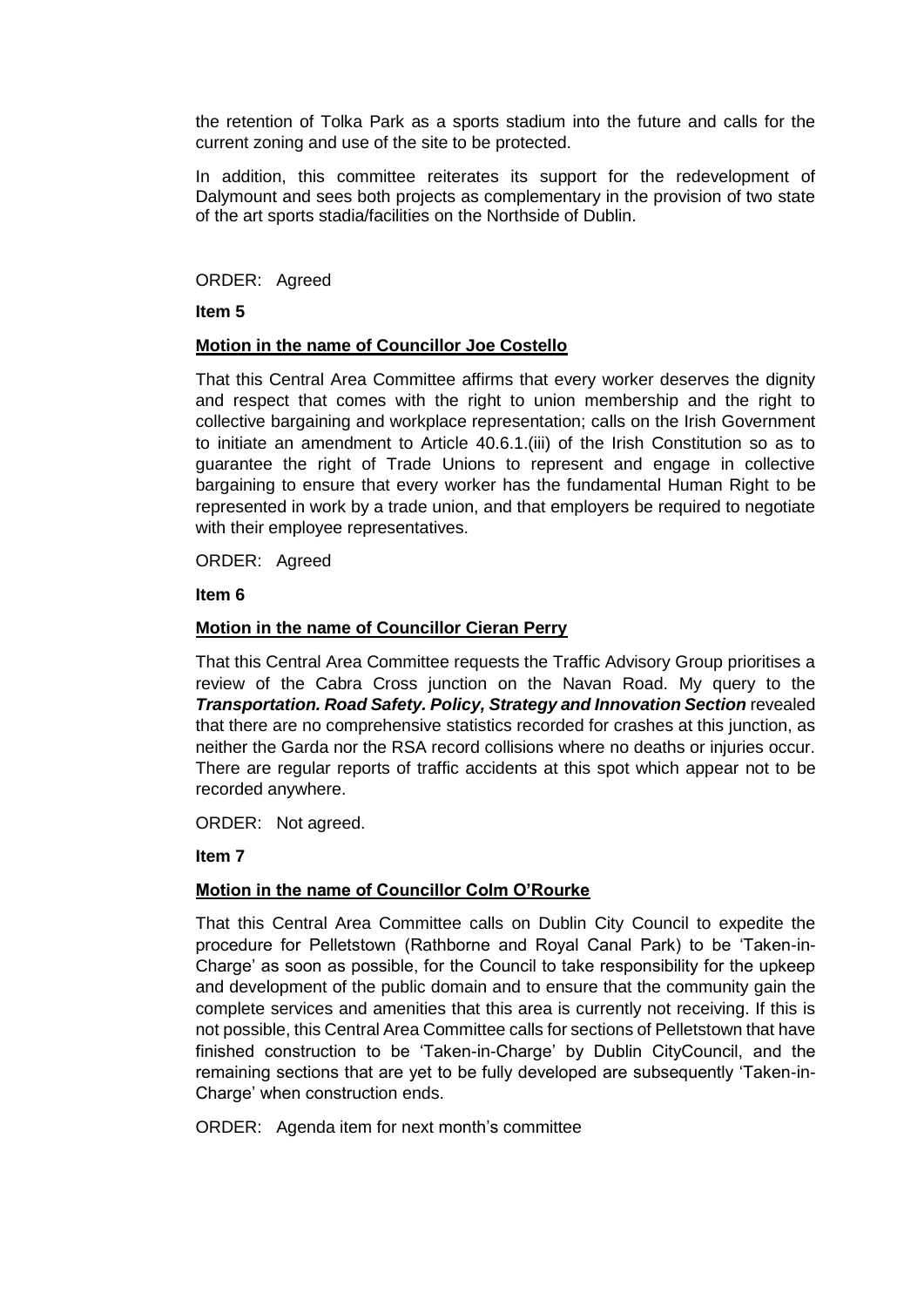#### **Item 8**

### **Motion in the name of Councillor Cat O'Driscoll**

That this Central Area Committee calls on the Minister for Health and the HSE to urgently include Cariban on the Drug Payments and Medical Card scheme for pregnant people who are affected by the debilitating illness Hyperemesis Gravidarum.

ORDER: Agreed: Letter to HSE and Minister for Health

#### **Item 9**

#### **Motion in the name of Councillor Janet Horner**

That this Central Area Committee calls for a rapid roll out of recycling bins for all our social housing complexes in the Dublin Central area and to report back regularly to this area committee on progress towards that end

ORDER: Agreed

**Item 10**

#### **Motion in the name of Councillor Janet Horner**

That this Central Area Committee calls on the Mater Hospital to open the grounds of the Four Masters park for public usage immediately

ORDER: Agreed. Letter to Mater Hospital

**Item 11**

#### **Motion in the name of Councillor Janet Horner**

That this Central Area Committee notes that the RSA has not updated accident and collision statistics and data since 2016 and calls on them to update this data immediately so that the Council and public can have a clearer picture of dangerous spots on the streets of het area and can put in place effective road safety measures as a result

ORDER: Agreed. Letter to RSA

#### **Councillor Ray McAdam**

**Chairperson** Tuesday 8 March 2022

Attendance

**Councillors** 

Ray McAdam (Chairperson) Christy Burke Colm O'Rouke Janet Horner **Nial Ring Séamus McGrattan** Joe Costello Janice Boylan Cieran Perry Declan Meenagh Cat O'Driscoll Darcy Lonergan Eimear McCormack